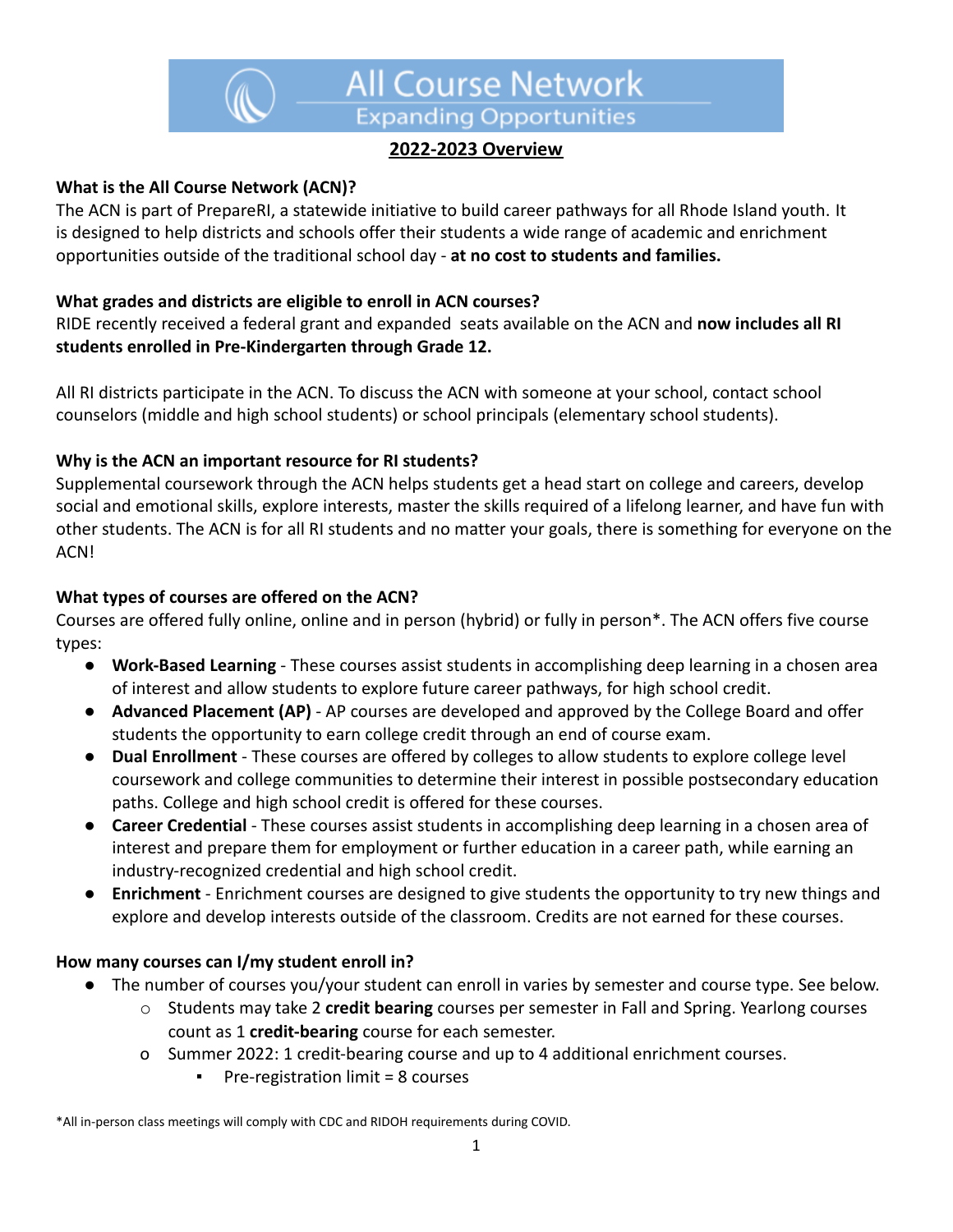

- o Fall 2022: Up to two credit-bearing courses. Yearlong courses count as one course in the fall and one course in the spring.
	- Pre-registration limit = 6 courses
- o Spring 2023: Up to two credit-bearing courses. Yearlong courses count as one course in the fall and one course in the spring.
	- Pre-registration limit = 6 courses

## **How To Pre-Register for the All Course Network (Summer 2022, Fall 2022, & Spring 2023)**

- **● Beginning Monday, May 2nd, Summer 2022, Fall 2022, and Spring 2023ACN courses will be available on EnrollRI. [EnrollRI.org/ACN](http://enrollri.org/ACN)**
	- o Parents of rising K-8 students should create an account and pre-register their students. Students in grades 9-12 should create their own account.
	- **o If you are a rising 9th-grader who enrolled in ACN courses during the 2021-2022 school year, do not create a new account! You will receive an email with information on how to transfer your account to you. You will then be able to pre-register for courses.**
	- o If you are a rising 9th-grader who did not take ACN courses this year, you can create an account and pre-register beginning May 3rd.
	- **o The 2022-2023 pre-registration period will end on Friday, June 3rd at 5 PM.**

## **I just pre-registered myself or my student for a course with open spaces. What happens next?**

- All credit-bearing courses for grades 6-12 will await approval by a school counselor or designee. If approved, all May 2022 pre-registrations are "pending-awaiting lottery" until the lottery takes place.
- All May 2022 pre-registration for non-credit bearing courses for grades K-12 are "pending-awaiting lottery" until the lottery takes place.
	- o Once the lottery takes place, every pre-registration will be offered a seat OR be assigned a course waitlist. Log into your EnrollRI account and from the "Student Dashboard" you will "accept" or "decline" any seats offered. The offers will expire one week of the lottery results being announced.
	- o All course pre-registrations that do not result in enrollment will expire at this time.

## **My student's pre-registration has not been approved, what do I do?**

Reach out to your school to determine if the pre-registration was denied or your school point of contact has not had a chance to review. School points of contact can provide additional details if a pre-registration was denied.

## **What is the ACN Lottery process?**

- All ACN courses will have an enrollment lottery. In order to participate in the lottery for any courses you or your student are interested in, make sure to pre-register before the June 3rd deadline. You will be notified no later than June 7th of the courses you have been approved for and will need to confirm your final choices.
- Courses with availability after the initial pre-registration lottery period will re-open for enrollment.

\*All in-person class meetings will comply with CDC and RIDOH requirements during COVID.